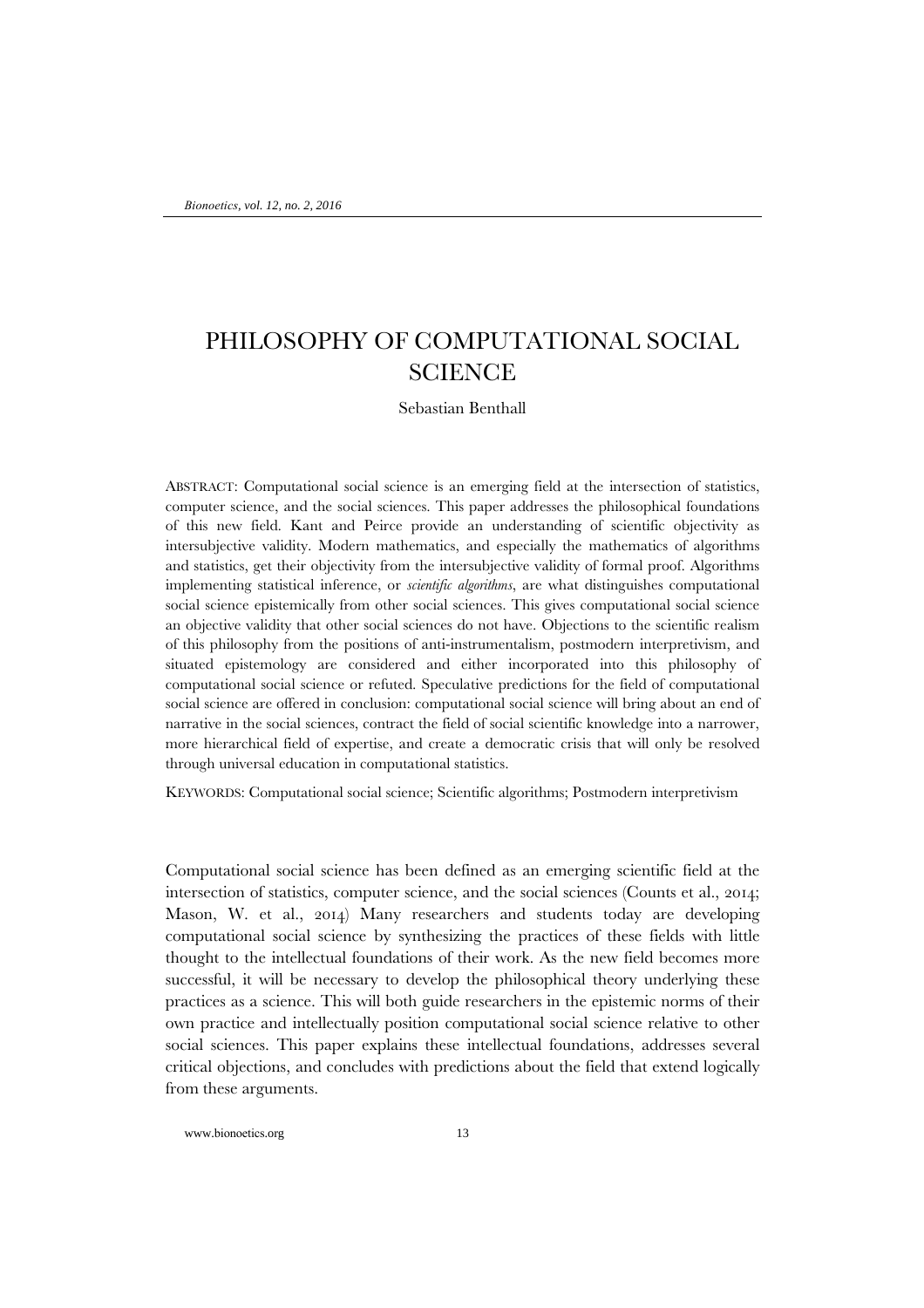Section 1, "Scientific Algorithms", outlines a philosophy of computational social science based on the history of philosophy of computation, statistics, and rationality. It also gestures at theoretical and empirical work by social scientists that is consistent with this philosophy despite not being computational.

Section 2, "Responding to Criticism", raises critical objections to the position outlined in Section 1. These objections are drawn from social sciences, such as Science and Technology Studies, that are tangential to computational social science and the fields from which it originates. This section also responds to these criticisms from the perspective of the computational social scientist.

Section 3, "Predictions", draws out the logical consequences of the foundations of computational social science to make several predictions about this new scientific field. These are intended both as theoretical claims subject to intellectual debate and empirical claims about the future of computational social science.

# 1. SCIENTIFIC ALGORITHMS

Statistics and computer science have a long shared intellectual history that has gone by various names: artificial intelligence, machine learning, data science. There is widespread consensus within the field about the firmness of its mathematical foundations and appropriate application of its methods (Russell et al. 2003).

The social sciences, in contrast, are heterogeneous and fragmented into 'disciplines'. This has been attributed to the difficulty of establishing legitimacy and consistent funding within a university setting, and to the fact that social science researchers are so often researching what interests them based on their personal values (boyd 2016). The social sciences are also fragmented because their political relevance means that its institutional conditions are often influenced by political power, which is both a cause and effect of the lack of credibility in the social sciences relative to the "hard" sciences (such as physics) (Bourdieu 2004).

Computational social science can be seen as an opportunity to extend the rigor and objectivity of computational statistics to the study of social phenomena. It accomplishes this through use of what I will call "scientific algorithms," special algorithms that perform the logical operations that correspond to an ideally rational observer. These algorithms are designed through an ongoing process of collective reasoning that ensures that they represent the impartial consensus of rational investigators, free from the bias of any partial perspective.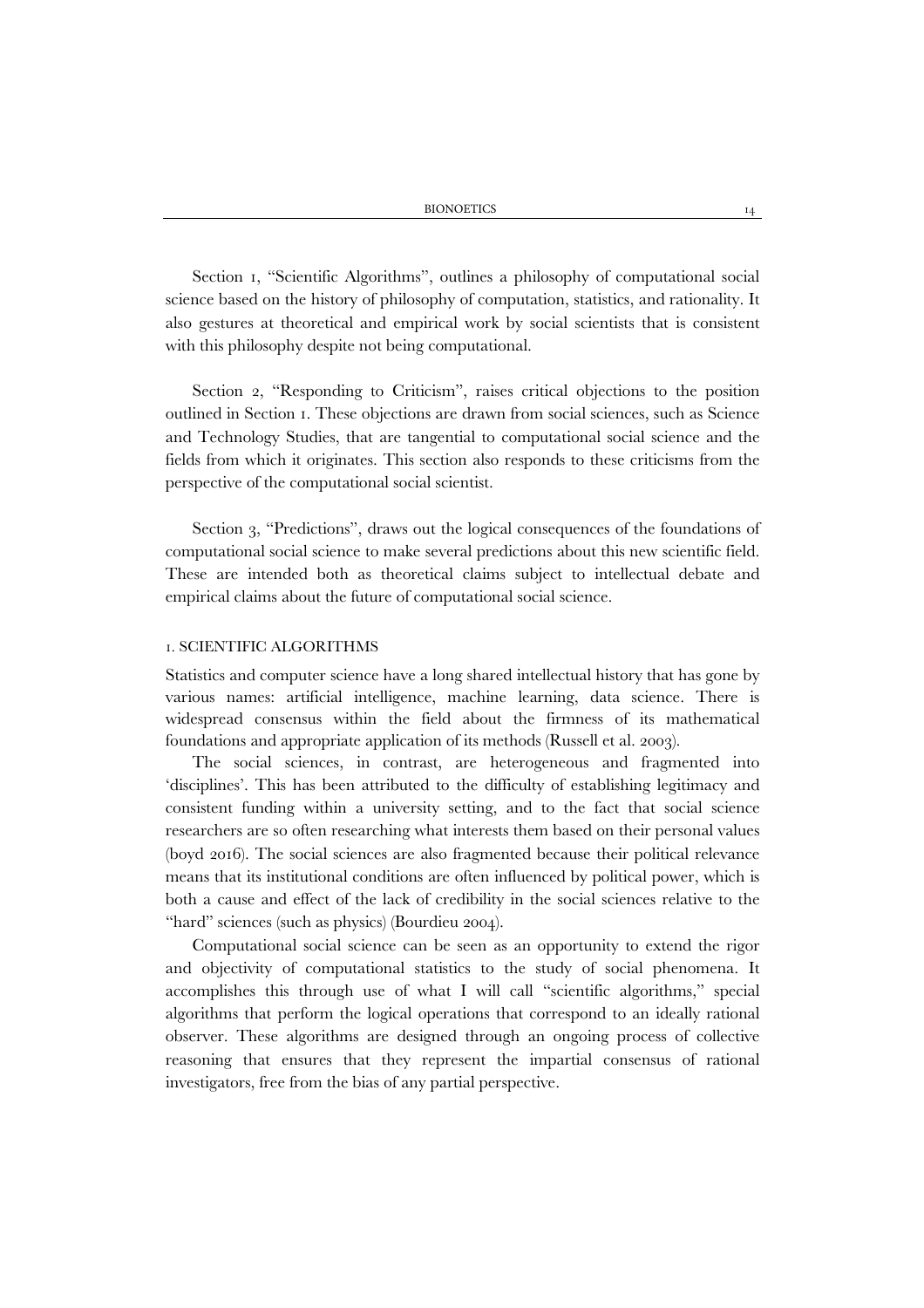## *History of rational and pragmatic epistemology*

The history of scientific epistemology is long. Without doing justice to its full trajectory, two important milestones are noteworthy for the arguments in this paper.

The first is Immanuel Kant's *Critique of Pure Reason* (Kant, I., 1781/2007). This work resolved a tension that existed at the time between two schools of thought about the foundation of knowledge. Locke had proposed that the senses were the foundation of all knowledge. Everything was learned through qualities perceptible to the senses. This seemed a plausible explanation for learning at the time. Contrary to this, Descartes had proposed that the foundation of all knowledge was logical thought. He famously proposed that the first step a philosopher should take is to doubt their senses and question whether the world they perceived was the creation of an evil demon.

Neither of these views proved satisfying and Kant had a profound solution. Rather than treat the project of epistemology to be the discovery of a "God's eye view" of reality that lay beyond all human experience (the *noumenon*), he proposed that philosophy should uncover the reality that was available to human perspective. This has been called the transition from transcendental realism to transcendental idealism (Allison, 2004), because it changed the view of what was "really real" (transcendental) from "real" objects to what was available as an idea.

A consequence of this change in perspective was that Kant could argue philosophically from shared human experience of perception and reasoning. He argued that the foundation of knowledge was *transcendental reason* that discovered the lawful structure of the sensed world and the corresponding logical concepts needed to understand it. He believed this transcendental reason was available to all rational subjects. It therefore gave its conclusions objectivity, not in the sense of being independent from *any* mind and experience, but rather by being independent from the *particularity* of any individual's mind or experience.

A second important milestone in the history of epistemology is the work of logician Charles Peirce, who is largely considered to be the founder of the school of thought known as pragmatism. Peirce's pragmatism emphasized two points. First, knowledge is for action; what makes an idea distinctive is that it has a distinctive effect on the pattern of behavior of one who has it (Peirce, 1878). Second, the scientific enterprise is a social one. Reason is not an individual accomplishment but rather something that reaches its highest potential when it is used to settle disagreements between persons (Peirce, 1877). For classical pragmatism, the truth is defined as the ideal consensus of rational investigators over time.

The most important thing to take away from a study of Kant and Peirce is that the project of science is the project of discovering truths that are robustly intersubjective.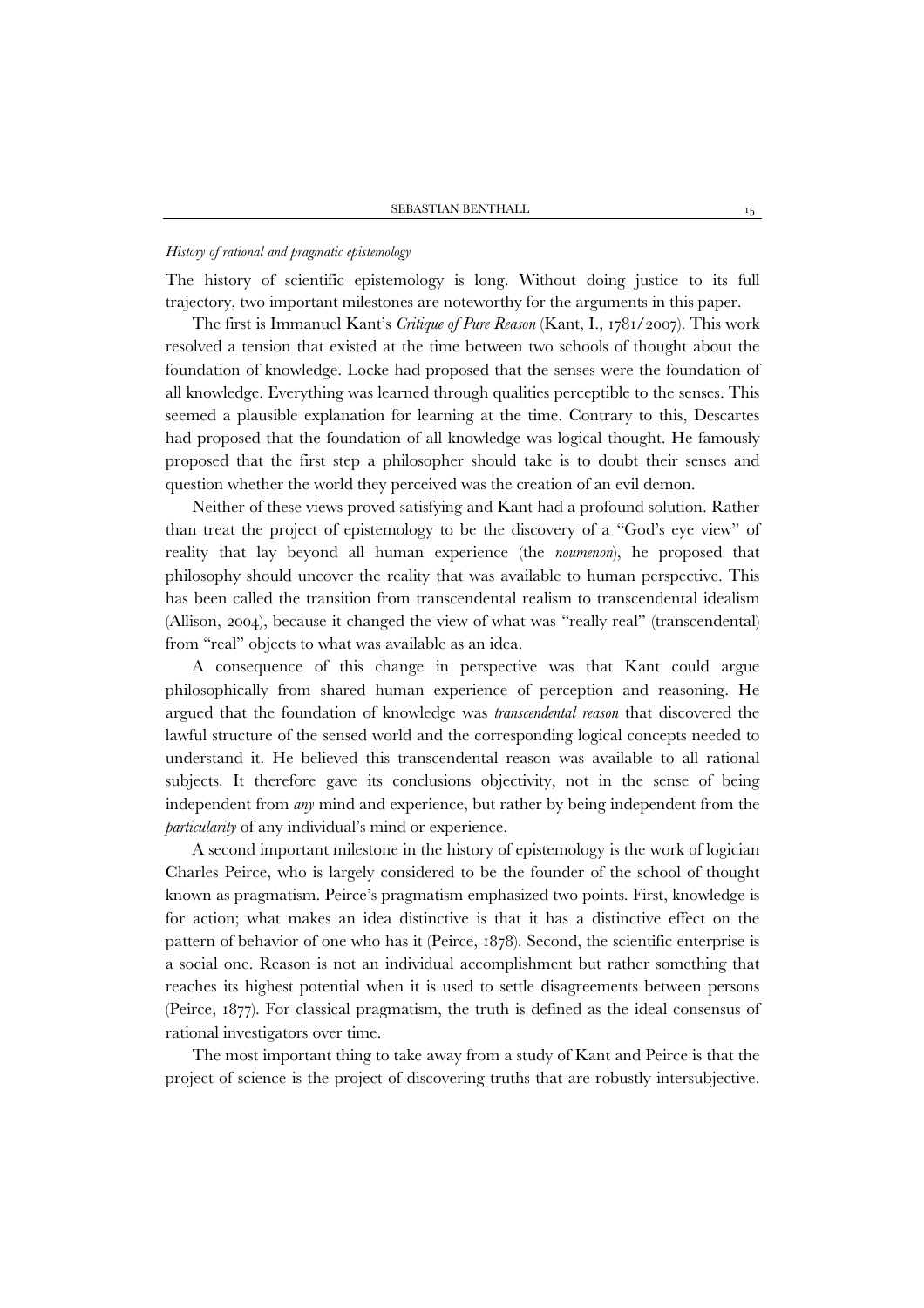Kant discovered that knowledge can be universal even though it is subjective. What makes subjective knowledge universal for Kant is that it is discovered through universal principles of reason. Peirce acknowledged more individual difference than Kant but restored the idea of universal scientific knowledge by showing how scientific knowledge is developed through the pursuit of agreement between different subjects. We will use this principle of robust intersubjectivity as the standard of knowledge throughout this discussion of philosophy of computational social science.

These old ideas from the 18th and 19th centuries may seem far removed from a philosophy of computational social science. Nevertheless, they are important steps in the history of scientific thought and especially the underlying epistemology of the social sciences. Many students today have never studied Kant or Peirce and so have never thought through these philosophical perspectives.

#### *Algorithms and intersubjectivity*

The 20th century saw the transformation of the world through the power of digital computing. What many people don't know is that origins of the digital computer were rooted in a radical transformation in the philosophy of mathematics and logic. Computing technology is based on the logical relationship between the modern algorithm and the modern mathematical proof. What made these new proofs and algorithms so powerful--powerful enough to transform society all over the world--was a new standard of rigor that established greater intersubjective validity in mathematics.

Before the discovery of modern logic, mathematics had proceeded in what today looks like an informal and haphazard way. This process is demonstrated in the most skillful way by Lakatos (1976), who tells the story of a theorem in geometry as a dialogue between students in a classroom that condenses a debate that occurred over several centuries. Over the course of history, the standards of what was considered to be a valid form of mathematical argument were the subject of active debate.

In the early part of the 20th century, a number of discoveries changed the way mathematics was done. For a number of reasons that are beyond the scope of this paper, the mathematical consensus shifted to the view that a proof had to consist in a finite number of mechanically repeatable steps within a formal system of symbols. What made this systematic way of thinking so compelling was how many different mathematical representations could be shown to be reducible or equivalent to each other within a common framework of metalogic.

Whitehead and Russell's *Principia Mathematica* (1910) showed that mathematical proofs about the natural numbers could be reduced to a more basic mathematics, set theory. Alonzo Church would show how this method of formal proof could be used to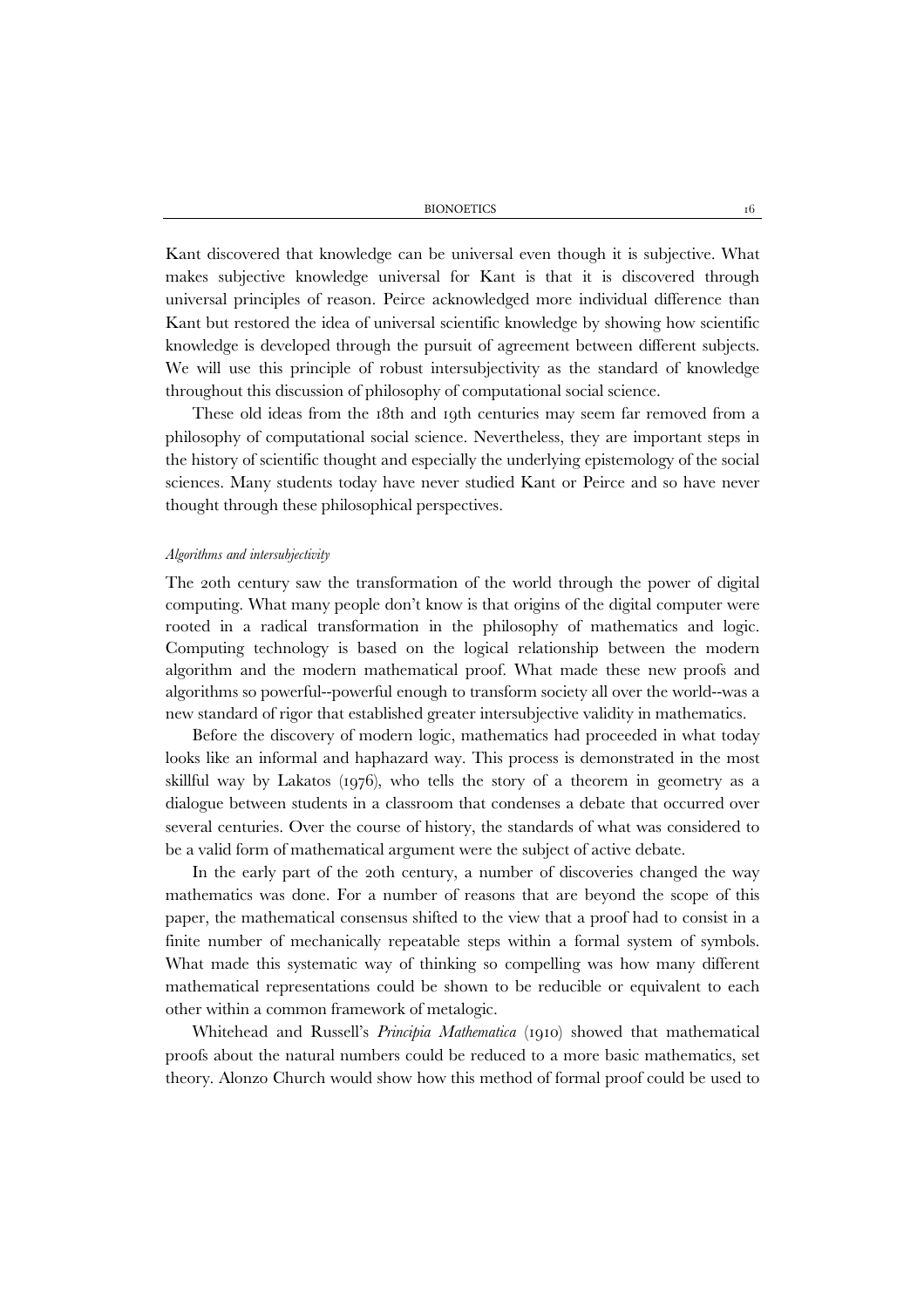define the set of computable *functions*, which take input data and return output data. Later it was proven that Church's lambda calculus was equivalent to the mathematical description of the famous Turing Machine, which was the blueprint for Alan Turing's physical computing machine. (Li and Vitanyi, 2008, p.24. Irvine, 2003)

The success of digital computing comes in no small part to these discoveries of the equivalence between computation and mathematical reasoning. An algorithm, in the modern sense, is in many ways logically equivalent to a mathematical proof. What they have in common is how they guarantee that any person or any machine taking the same steps from the same starting point will get the same result.

We can see this as a continuation of the trajectory of science started by Kant and Peirce. Mathematical logic and computer programming jointly took a step forward for science's ability to arrive at robust intersubjective conclusions. It did this by formalizing mathematical proof and then implementing these proofs as algorithms. Algorithms are operations that in principle can be performed both by people and machines, or some combination of them. Regardless of who or what performs these operations, the relationship between the input and output of the algorithm is always mathematically the same. Mechanical algorithms are a way of extending the powers of collective thought. When these algorithms are verifiable and verified by thousands of mathematicians, programmers, and machines, there is no room for bias from partial perspective within its systems.

In some ways formal logic without data is like Descartes trying to reason about the world without using his senses. It cannot be the whole philosophy of science. These computational tools have been combined with the mathematics of inference from data, statistics, to be the powerful foundation of computational science we know today.

# *Statistics and rationality*

Concurrent with the discover of the modern algorithm and its connection with mathematical proof, the 20th century saw great strides in theories of statistics, rationality, and the mind. Mathematicians used formal proof to expand the axioms of probability to develop the laws of statistical inference. Bayesian inference, a method in statistics whereby one updates one's subjective beliefs about the world based on rigorous analysis of new data, has proven especially effective in contemporary machine learning techniques.

It must be noted that Shannon's information theory, which made modern telecommunications possible, was also derived from the axioms of probability. A mathematical synthesis of information theory with theory of computation was accomplished almost simultaneously by Solomonoff, Chaitin, and Kolmogorov in the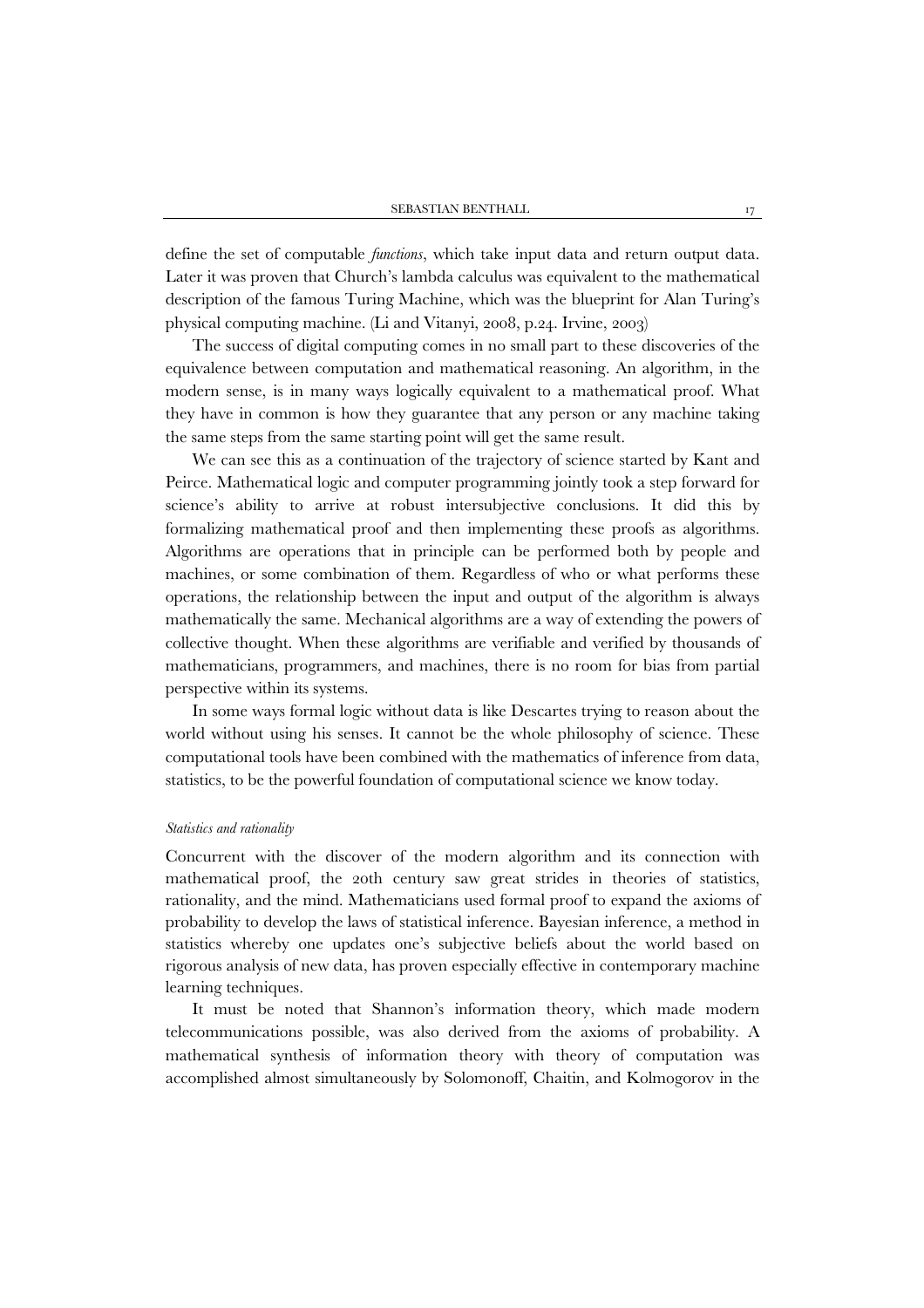form of algorithmic information theory. This informs thinking about machine learning algorithms today. (Li and Vitanyi, P. 2008)

An important feature of Bayesian statistics is that according to its method, one is guaranteed to converge on the true understanding of the phenomenon studied as one collects more data about it. Astute statisticians will note the many assumptions that need to be true for this to be the case. Much of contemporary statistics research is devoted to what kinds of inferences can be made with only finite data (as opposed to the theoretically infinite data of asymptotic guarantees). But in practice, our limited understanding of statistical theory has not prevented its wide adoption for its aspirational qualities. Because of its promise of converging knowledge, statistics is a way to approach intersubjectively valid knowledge of the sensory world.

According to the successful computational cognitive science paradigm, all cognition can be modeled as computational information processing. To a large extent the laws of rational thought have been codified in basic statistical and computational theory. (Anderson, 1991; Chater and Oaksford, 1999; Chater and Vitanyi. 2003; Russell et al., 2003; Griffiths, T. et al., 2008; Tenenbaum, J., et al., 2011) Contemporary machine learning and artificial intelligence is mainly just the implementation of these principles in machine systems designed to accomplish an expanding range of tasks.

A philosophically deep point about both statistical theory and theory of computation is that the same mathematical principles that were developed as laws of rational thought are now used as laws of nature governing technology we use every day. Information theory, derived from the axioms of probability theory much like Bayesian reasoning, is essential for the design of telecommunication codes and networking protocols. Complexity theory and theory of computation, originally theories of what was provable by mathematicians, are now used to design computer algorithms. The term "artificial intelligence", which is as old as Turing, captures this correspondence well. We are intelligent; so are our artifacts: because we share a logic.

We may call algorithms that implement statistical inference *scientific algorithms*, and consider computational social science as the application of scientific algorithms to understand social phenomena. The centrality of scientific algorithms in computational social science gives it, more than any other social science to date, the potential for the discovery of objective truth. This objectivity is won through the reproducibility of its results: through formal proof in the case of its logical foundations, and as calculations algorithmically performed in the case of substantive empirical research. The scientific use of scientific algorithms affords the social sciences with a new horizon.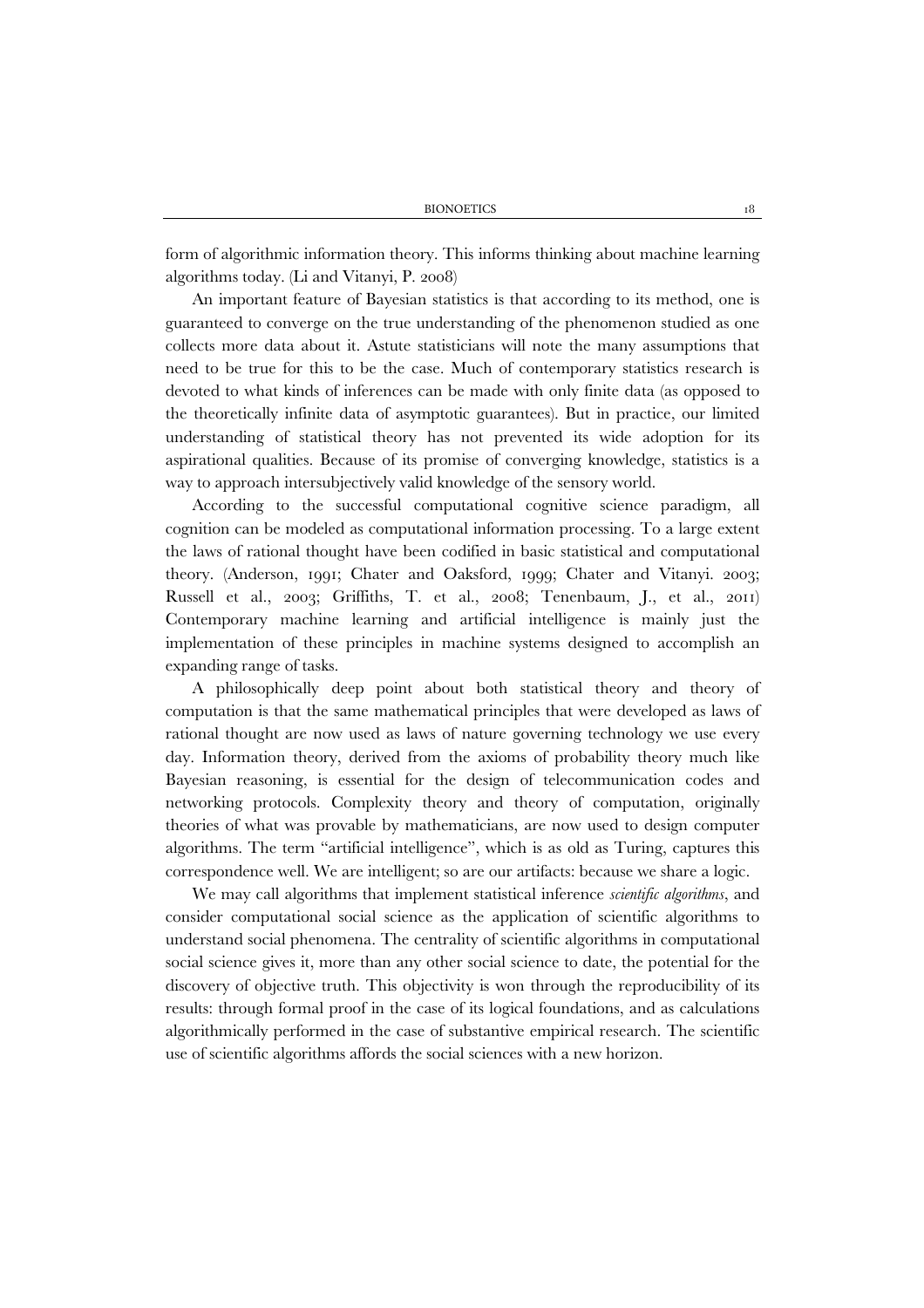## 2. CRITICAL OBJECTIONS

The philosophy of computational social science described above is a form of scientific realism: it takes the discoveries made by scientific consensus to be real, or more real than the contents of the perspectives of those who are not participating in the scientific social process. For many good reasons, the social sciences have for decades harbored many philosophical objections to this kind of realism. Among these are critiques of scientific instrumentalism, postmodern interpretivism, and standpoint epistemology.

While each of these positions has played an important political role in the history of the social sciences, they are each inconsistent with the philosophical foundations of computational statistics. Therefore, from the perspective of computational social science, they are incorrect. This section will summarize three classes of critical objection to the foundations of computational social science, and respond to each. In each case, there is something to be learned from the objection. These lessons learned should be considered as much part of the philosophy of computational social science as the veracity of scientific algorithms.

#### *Critiques of instrumentalism*

One important critique of science and technology that surfaced in the 20th century alongside the discovery of modern computation is the accusation that it may be excessively instrumental. "Instrumental" here means that it enables scientists and technologists to improve the means to reach their goals without informing what those goals should be in the first place. For example, Heidegger (1954) famously argued in a poetic style that technology that is first used to treat nature as a resource to be extracted and controlled will one day be used to treat humanity as a controlled resource.

Horkheimer (1947) levelled a similar objection specifically to what he saw as a disastrous synthesis of formalized reason and pragmatism. He argued that formalizing reason would lead to people forgetting how to reason naturally for themselves, and that pragmatism, because it is indifferent to its ends, leads people to forget to reason about what is truly moral. His book-length argument was one of many condemnations of capitalism that contributed to the influential Frankfurt School of criticism. In this broadly Marxist framework, technology is a form of capital that operates according to its own logic. If left unchecked, it will enslave, not liberate, humanity.

This is a fearsome criticism to computational statistics and especially its applications to the social sciences. There are two responses from the perspective of the philosophy of computational social science.

The first is that this concern about the instrumentalism of science is the product of a specific historical context: post-war Germany, in a world where the advance of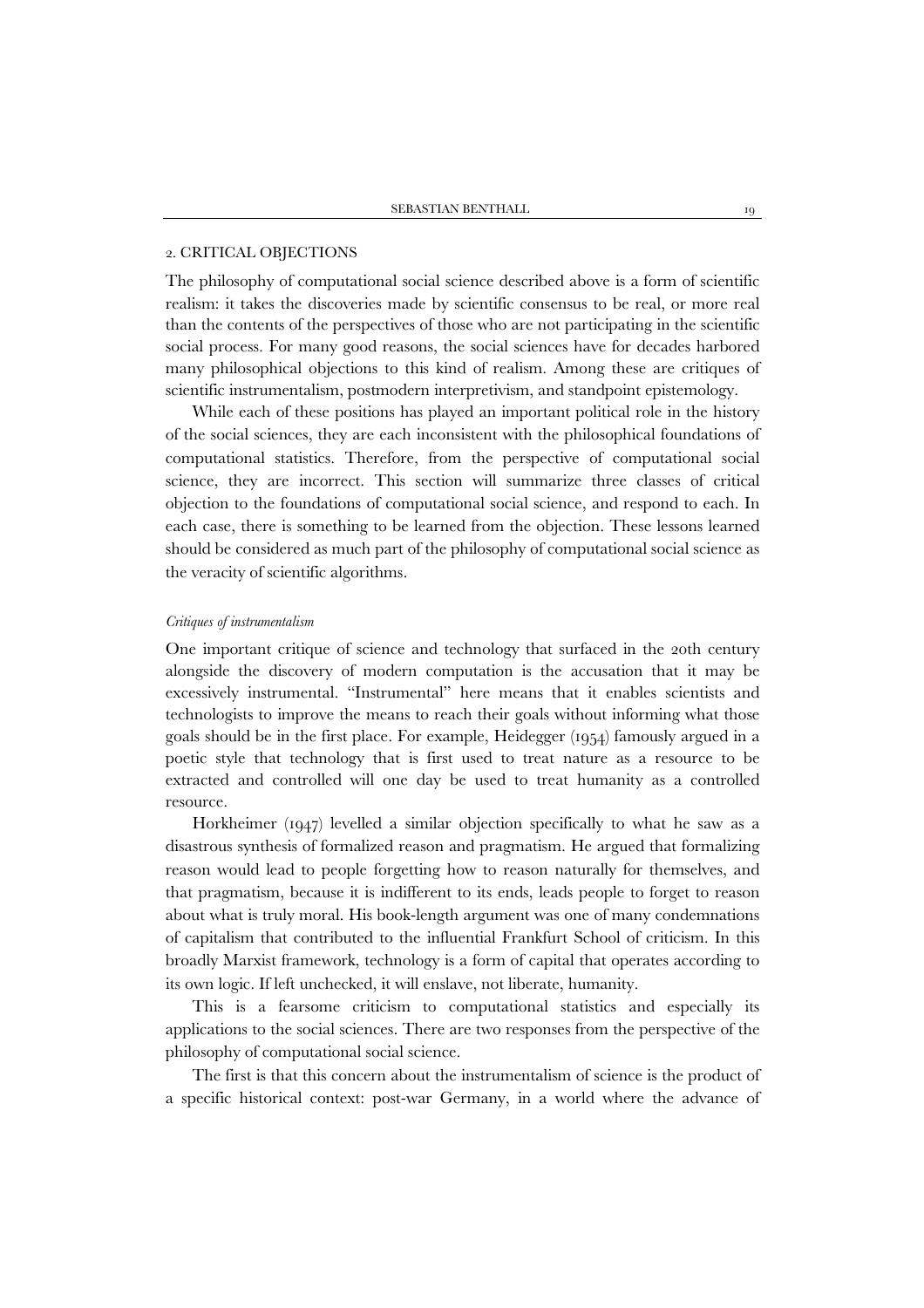nuclear physics was giving many causes for concern about the unchecked progress of science (Carson, 2010). These concerns were about the power unleashed by the physical sciences. It would be misplaced to bring the same concerns to the exact sciences of computational theory and statistics.

The second response is that nothing about computational social science precludes it from being a study of ends as well as a study of means. Indeed, a mathematized ethics that has the same robust intersubjectivity as a mathematical proof would be the most wonderful discovery one could hope for from computational social science. It can overcome this objection by explicitly taking moral and ethical values as an object of study within its scientific field.

## *Postmodern interpretivism*

A second class of objections to scientific realism can be characterized as *postmodern interpretivist* objections. These objections come from schools of thought that originate in the humanities and can be thought of as an extension of the methodological assumptions of the humanities into the sciences. By considering all phenomena to be like texts to be interpreted, these objectors argue that the special authority of scientists is undeserved because after all theirs is just another interpretation.

It is difficult to maintain this objection in light of the specific history of mathematics and computation. Once one understands just how intersubjective verifiability is the condition of a scientific algorithm, the claim that scientific algorithms result in interpretations that are as valid as any other interpretation stops being credible. But perhaps because this history of computation and the philosophical progress it depends on is not widely known, the postmodern critique is alive and well in even recent scholarship.

Much of the success of the postmodern critique of science can be attributed to Bruno Latour, who is influential in Science and Technology Studies today. For example, here is how he is used in a widely cited article, "Critical Questions for Big Data: Provocations for a Cultural, Technological, and Scholarly Phenomenon" by boyd and Crawford (2012):

'Numbers, numbers, numbers,' writes Latour (2010). 'Sociology has been obsessed by the goal of becoming a quantitative science.' Sociology has never reached this goal, in Latour's view, because of where it draws the line between what is and is not quantifiable knowledge in the social domain.

Big Data offers the humanistic disciplines a new way to claim the status of quantitative science and objective method. It makes many more social spaces quantifiable. In reality, working with Big Data is still subjective, and what it quantifies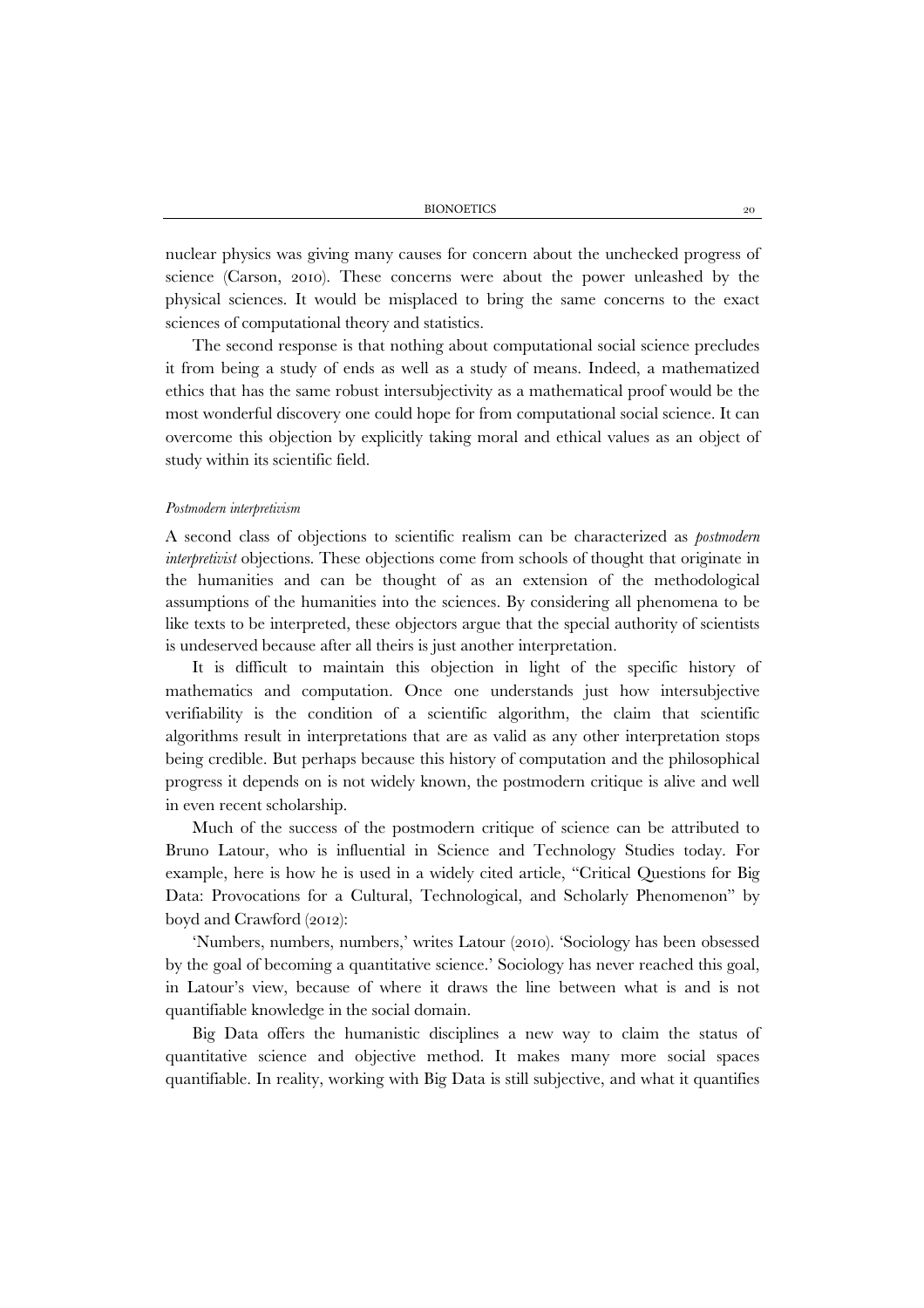does not necessarily have a closer claim on objective truth – particularly when considering messages from social media sites. But there remains a mistaken belief that qualitative researchers are in the business of interpreting stories and quantitative researchers are in the business of producing facts. In this way, Big Data risks reinscribing established divisions in the long running debates about scientific method and the legitimacy of social science and humanistic inquiry.

Boyd and Crawford anticipate the evolution of Big Data (an industry buzzword referring to the algorithmic analysis of large-scale data, especially social data) into computational social science. As primarily humanistic researchers, they emphasize the element of data analysis that is most available to the humanities: the interpretation of results. In so doing, they downplay the differences between qualitative and quantitative research methods, ignoring how the latter are accumulation of centuries of accumulated technical procedure that is subject at each generation to rigorous scientific scrutiny. That computational social science would reinscribe an understanding of the importance of the scientific method in establishing facts is not a risk, it is a condition of doing computational social science properly. This is not to say that there isn't a role for interpretation in computational social science. It is just not the same as the role it plays in the humanities.

This would be all there is to say on this topic were it not for a pernicious tendency in interpretivist rhetoric to maintain this objection not through logic, but through stylistic ambiguity. This fallacious form of argumentation was once defended as a part of postmodernist scholarship by Lyotard (1984) as "legitimation by paralogy". Bourdieu (2004) characterizes these tactics like so: the critic makes an ambiguous claim that has both a radical interpretation and a banal one. For example, the claim that scientific facts are artificial can be interpreted to mean that they are untrue, or instead that they are the result of a social or cognitive process of creation. Without engaging the long lineage in philosophy of explanation of how we arrive at true conclusions through social and cognitive processes, the critic begins political mobilization based on the insinuation that the facts are fake while having prepared their path of retreat in advance.

By saying facts are artificial in the sense of manufactured, Latour and Woolgar intimate that they are fictitious, not objective, not authentic. The success of this argument results from the 'radicality effect', as Yves Gingras (2000) has put it, generated by the slippage suggested and encouraged by skillful use of ambiguous concepts. The strategy of moving to the limit is one of the privileged devices in pursuit of this effect … but it can lead to positions that are untenable, unsustainable, because they are simply absurd. From this comes a typical strategy, that of advancing a very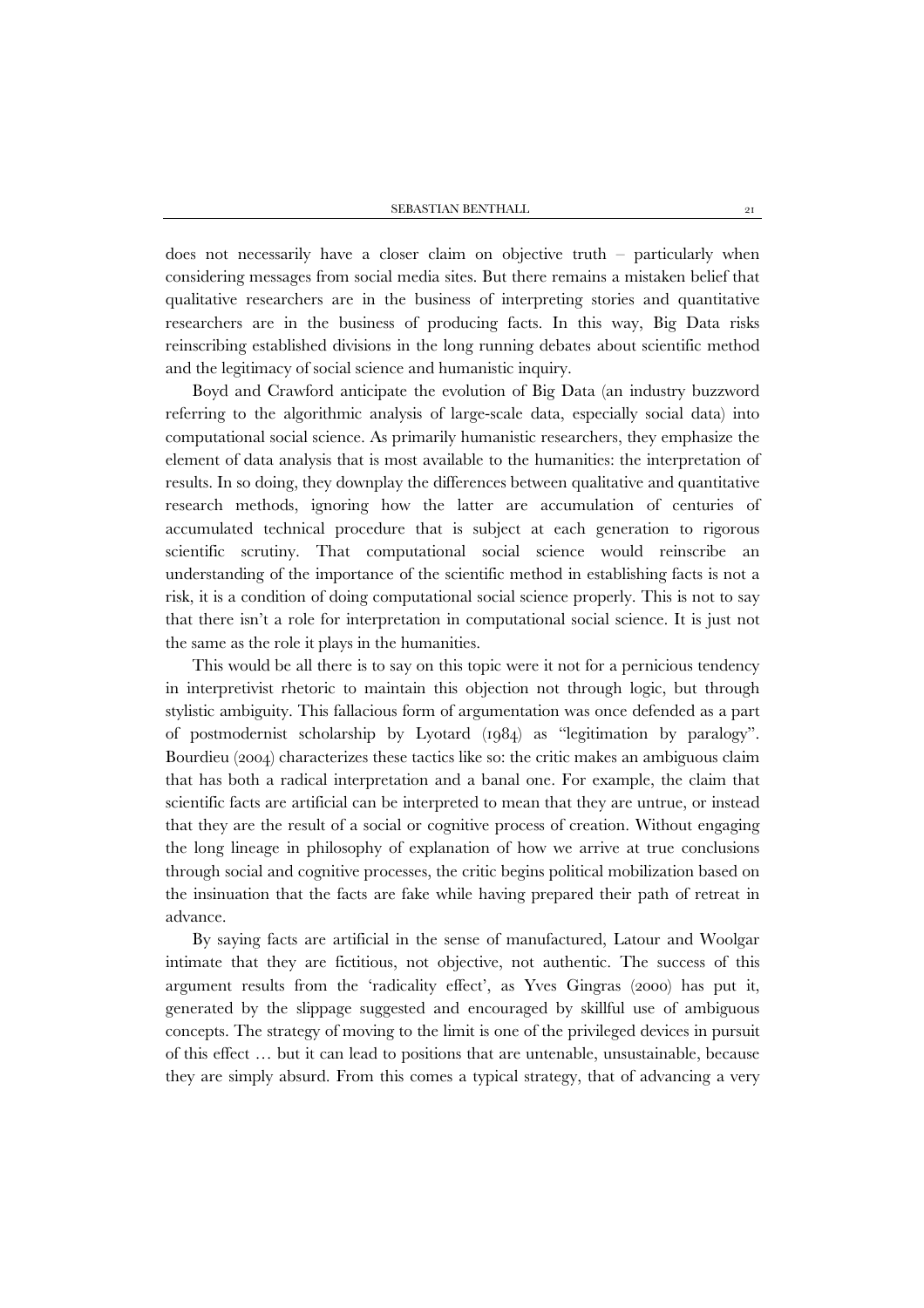BIONOETICS 22

radical position (of the type: scientific fact is a construction or  $-$  slippage  $-$  a fabrication, and therefore an artefact, a fiction) before beating a retreat, in the face of criticism, back to banalities, that is, to the more ordinary face of ambiguous notions like 'construction', etc.

Latour would later repudiate his radical position on the grounds that it was irresponsible to undermine the authority of science when those critiques would be used by climate change deniers to advocate for socially damaging policies (Latour, 2004). And on the eve of Big Data, he would be bullish about the role of quantification in sociology, though it would require a different use of statistics than has been traditionally used in the natural sciences (Latour, 2010). Recently developed algorithmic methods for understanding network data prove this point in practice. Late Latour is more or less in agreement with the scientific consensus of computational social science.

Boyd and Crawford have indeed composed their "provocations" effectively, deploying ambiguous language that can be interpreted as a broad claim that quantitative and humanistic qualitative methods are equivalent in their level of subjectivity, but defended as the banality that there are elements of interpretation in Big Data practice. But these provocations should not be confused with proof. They are reminders that though scientific algorithms can make computational social science *more* objective, there will always be the problem of the perspective of the interpreter. This problem is characterized well by the third major objection to scientific realism, standpoint epistemology.

#### *Situated epistemology*

A third objection to the scientific realism implied by the offered philosophy of computational social science is the objection that knowledge is *situated*, meaning that knowledge is always dependent on the context in which it is learned and the position of its subject. (Brown,, Collins, and Duguid, 1989) Often the claim that situated knowledge is privileged over a ficticious "God's eye view" is associated with feminist epistemology, which emphasizes how women are differently situated from men and the implications this has for philosophy of science (Haraway 1988; Anderson, 2015).

Computational social science must concede the core of the situated epistemologist's argument as an indisputable fact. Any individual human's knowledge is situated by virtue of the human condition. And their perspective will be partial because their access to data will be (a) finite and (b) biased by their position. This conclusion follows from the mathematical theory of computation and statistics as much as it does from other philosophical or theoretical argument.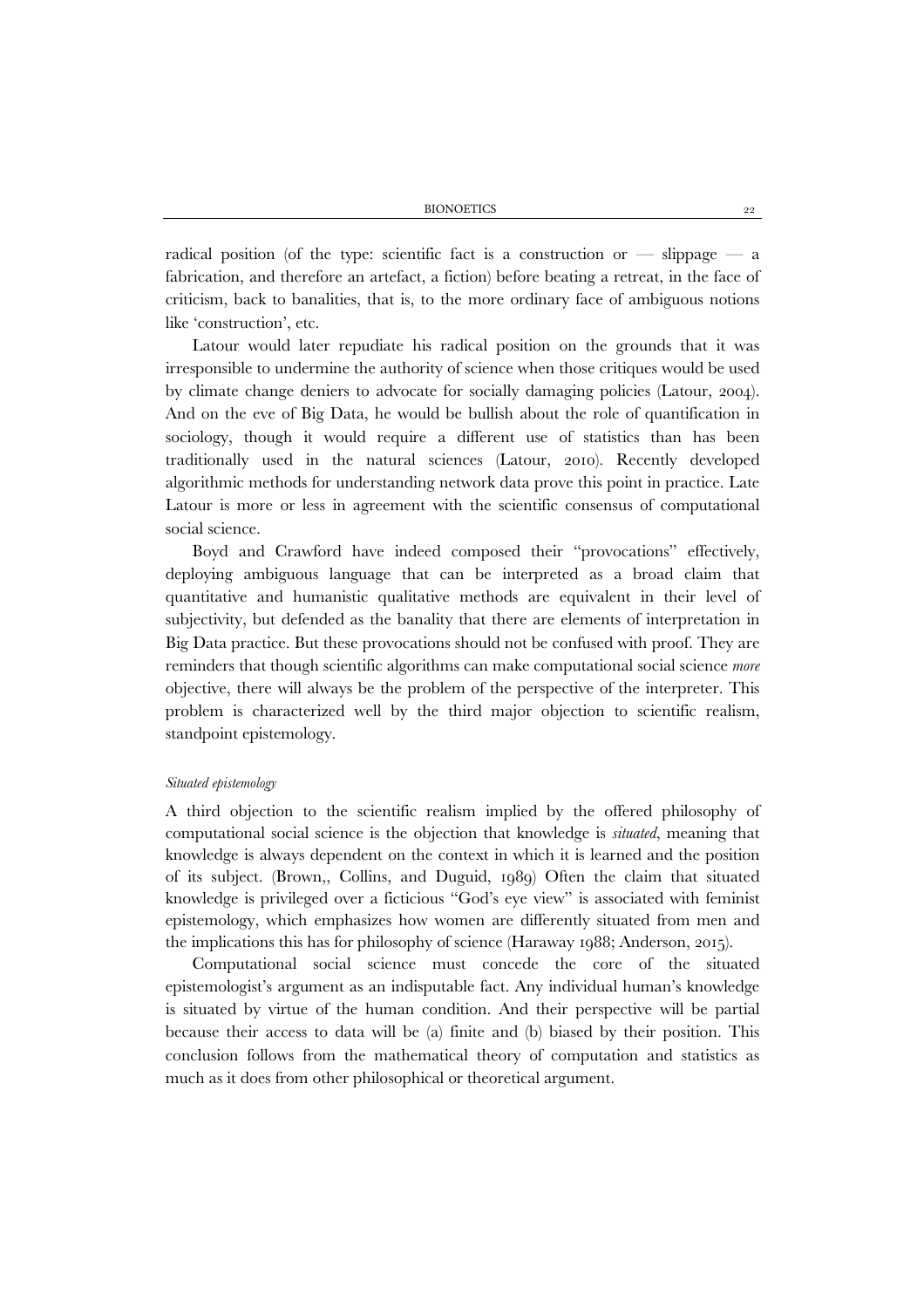Where computational social science must part ways with the situated epistemologist is how it sees science in relation to partial perspective. For the computational social scientist, impartial knowledge is still the scientific ideal. It is achieved collectively and through the historical process of verifying logical argument and collecting and processing more data. Merely human partiality can be overcome, gradually, through the use of scientific algorithms. One might say that the success of computational social science depends on the social construction of an *algorithmic situation* which is capable of knowing about society more fully than other social sciences. This algorithmic situation is collectively and intersubjectively validated in the process of its construction, and continues to be validated afterwards through the practice of computational social science.

Partial perspectives, or the individual understandings of particular subjects, are important as objects of study to the computational social scientist but not valid in their own right. They have validity only to the extent that they are validated in processes of intersubjective verification. This motivates a fascinating research problem in computational social science: the algorithmic collection and representation of composite perspective. Properly representing multiple perspectives, with their differences and similarities, would be both a substantive and logical advance in the logic of the social sciences (Benthall, 2016).

# 3. PREDICTIONS

The first section of this paper outlined a philosophy of computational social science based on an understanding of the scientific algorithm as convergently valid intersubjective inference. The second section addressed prominent critical objections to this view. This third and final section draws speculative conclusions from the preceding arguments. This philosophy of computational social science suggests that this field will challenge the centrality of narrative in the social sciences. In so doing, it will become a contracting field, deep and abstract like physics, with a narrowing population of experts. This will result in a crisis of democratic governance as political expertise, which will be synonymous with computational social scientific expertise, becomes esoteric and untrusted. The solution to this crisis will be universal education in the principles of computational social science.

#### *End of narrative*

One of the pioneers of contemporary quantitative sociology, Miller McPherson, developed a sociological theory that explained many phenomena as the result of relatively simple mechanism: populations are sampled from an underlying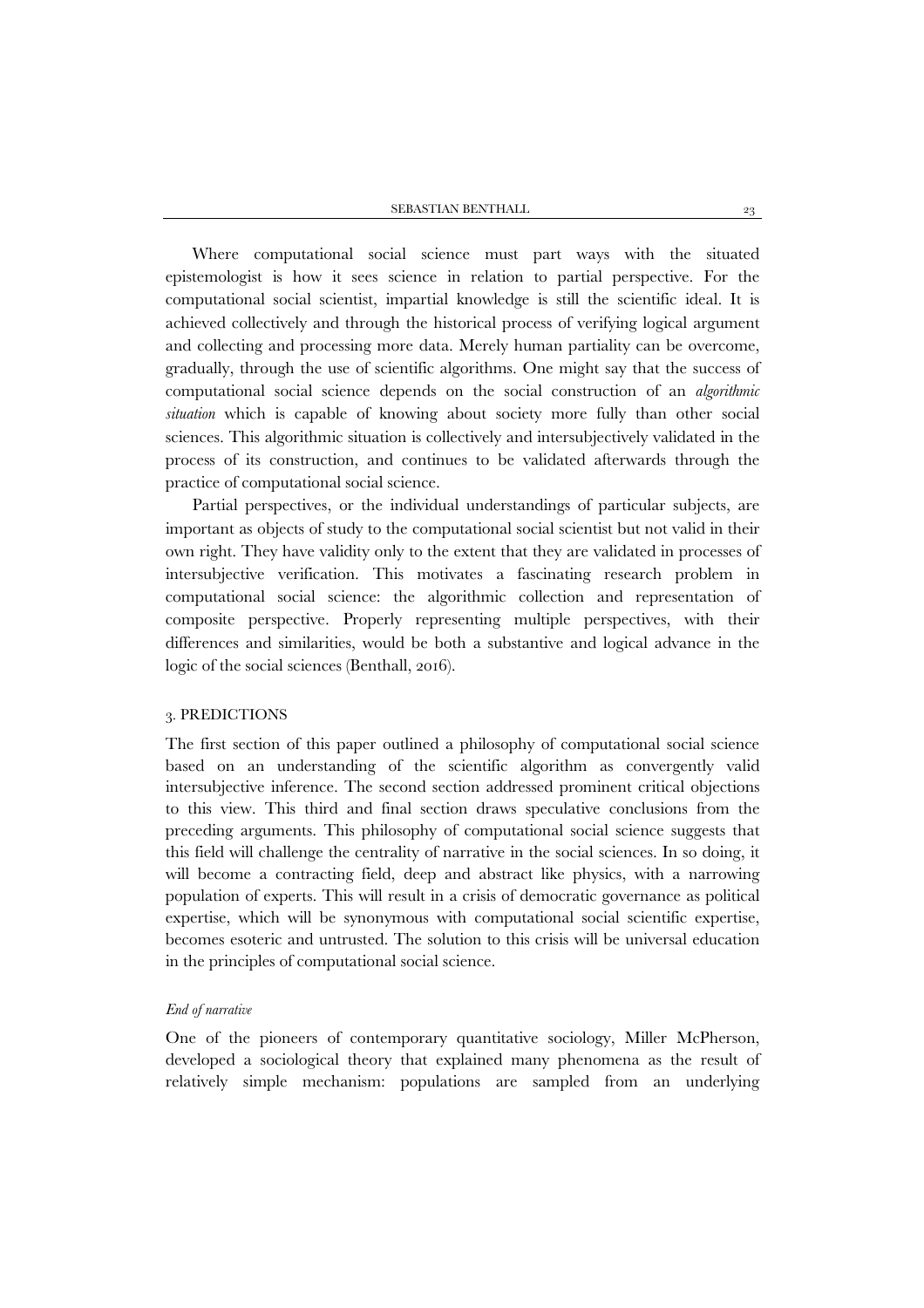multidimensional feature space, or Blau space, and their origin in the space determines their place in the social network. (McPherson, 1983; McPherson and Ranger-Moore, 1991). This work has inspired contemporary computational social scientists (e.g. Kim and Leskovec, 2012)

In a paper surveying this work, McPherson (2004) reflects on "the cost of Blau space"--how sociologists might be dissatisfied with the kind of explanation his theory provides. "We lose a vast amount of local detail," he writes, because social explanation comes from macro-level structure rather than micro-level interactions. "The usual sociologist's reaction to this is to feel somehow dissatisfied with this explanation because it accords too well with common sense."

We give up the stories. The uniqueness of each individual's path through time and Blau space is sacrificed for the generality of reducing that path to a vector of coordinates which characterize position in time, geography, and social structure. The discourse, the negotiated reality, the micro exchanges are all relegated to the spline generator of the homophily principle of Blau space.

Most importantly, we give up the claim to agency. The mechanism that drives movement in Blau space is not very amenable to political, social, or emotional manipulation. The distribution of action across the vast social distances of Blau space reduces the forces of individual human agency to a mere whisper beyond the immediate social environment. Taking in the social world through Blau space mutes even the ponderous tones of organization and institution. For those committed to maintaining the traditional social science view (or those in need of a vibrant story line for MBA students), Blau space will be an uncomfortable venue for dialogue. It remains to be seen whether the benefits will overcome the discomfort.

What McPherson warns for his model of Blau space may well be extended to other manifestations of computational social science as well. Because computational social science uses computational models for explanation not narration, it must at its core "give up the stories". However effective they may be for persuasion, narratives will not capture the formal mechanisms posited by computational social science. They will be window dressing, the thought provoking anecdote of an introduction, not the substance of knowledge.

As McPherson notes, this end of narrative will threaten notions of agency based on narrative. It will also threaten other social scientific disciplines who have prioritized *interestingness* (Healy, 2015) over predictive power. Because of the emphasis on formal and statistical verifiability, computational social science will determine many interesting narratives to be untrue or misleading. Those that it can confirm will likely be disappointing from an academic perspective because they will be a confirmation of "common sense".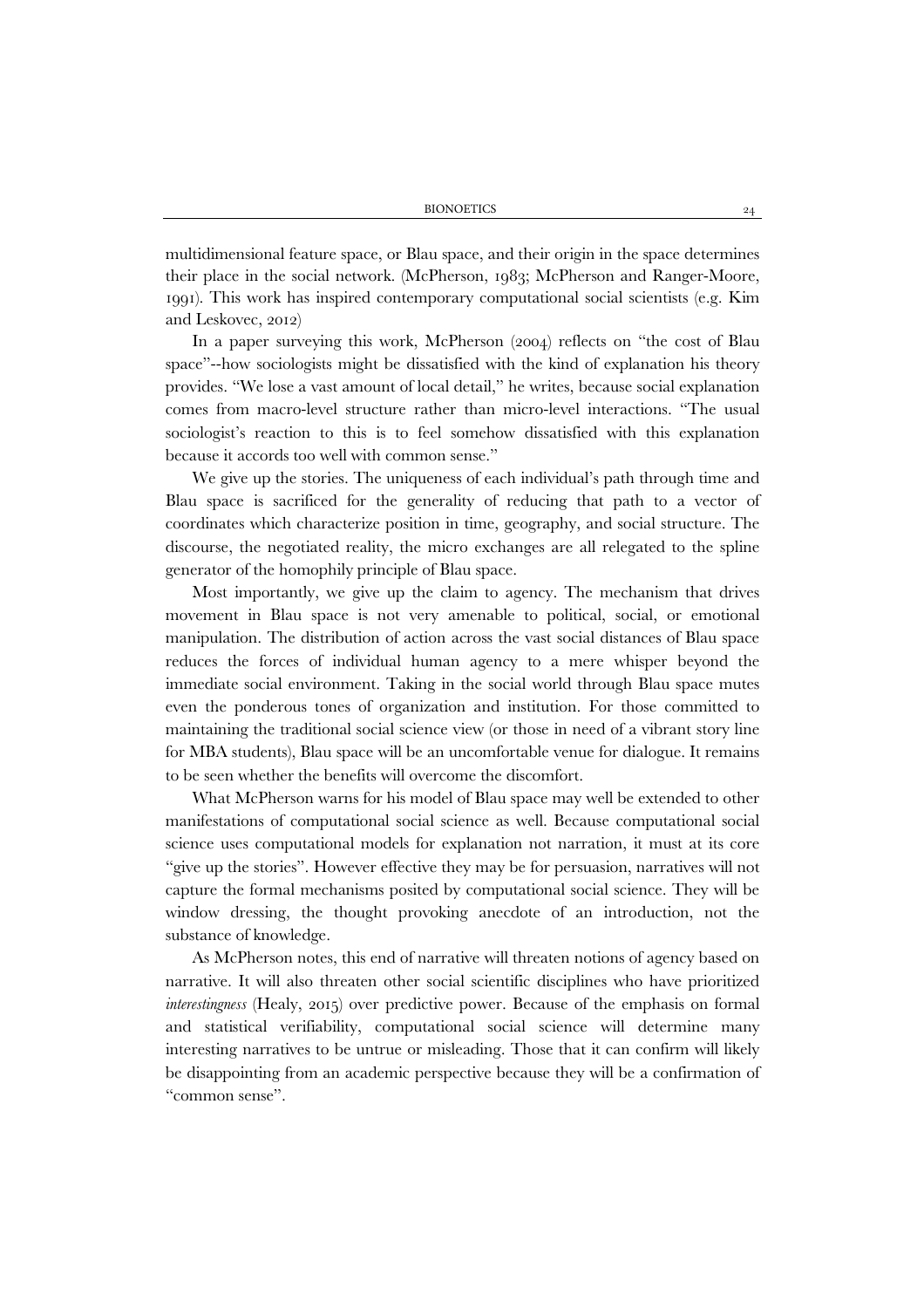#### *Contraction*

A consequence of the asymptotic convergence of statistical inference that drives computational social science is that the range of hypotheses open to scientific debate will contract over time. Whereas today the social sciences are broad and shallow, accommodating a wide range of explanatory theses, much of this breadth can be attributed to the "data poor" origins of many social sciences. In some fields a case study providing an interesting illustration is considered enough data to make a claim to knowledge. As the quantity of data available for inference grows, scientific work using smaller data sizes will become increasingly anecdotal, a kind of storytelling.

There are two ways larger data sets can diminish social scientific hypotheses developed using smaller ones. The first is to show that the patterns identified in a weaker hypothesis were not signal, but noise. If a small data set confirms a hypothesis, a large data set may prove the apparent structure of the small data was only due to chance. All hypotheses must stand up to the test against the great null hypothesis that the social phenomena that appear are random manifestations of unformed chaos.

The second way larger data sets can diminish social scientific hypotheses is by showing how they are reducible to laws of nature. This is not so much a contradiction of social science as its evolution, but nevertheless it results in a contraction of the scientific field. For the more social science can be reduced to laws, the more it becomes a narrow but deep field akin to mathematics as opposed to the broad and shallow field of empirical observation. Acquiring social scientific knowledge will be a matter of learning increasingly abstract and complex theory. This will in turn result in a changing social structure of expertise, which will be more hierarchical as the knowledge it conveys deepens.

# *Democracy and divide*

If the above arguments are correct and computational social science, through its commitment to intersubjective verifiability, becomes increasingly abstruse, then the emergence of this scientific field will have strange political consequences. The available of social data available for processing expands with the ubiquity of computing and telecommunications. Data scientists at commercial organizations and in government use this data for social control, and computational social science will be instrumental to these efforts. In the near future it is unlikely that all citizens will be equipped with the tools of computational social science. This creates an uncomfortable differential in social power that among other problems threatens the idea that citizens are knowledgeable enough to reflect on how they are to be democratically governed.

While questions of the role of experts in democracy are not new, the fact is that many fields that once claimed social scientific expertise are being displaced by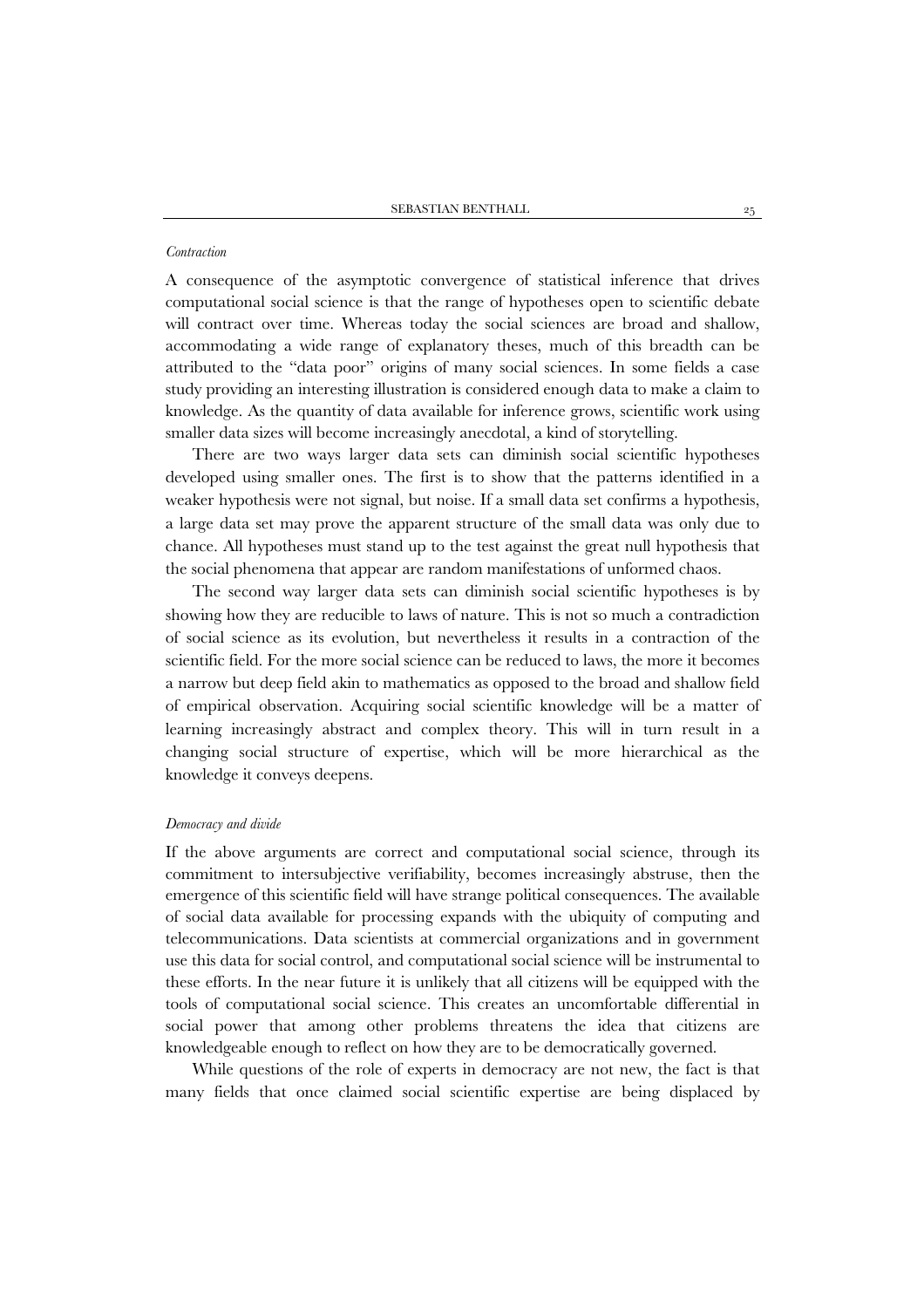computational social science. Research has already shown that the subtle art of political prediction, a core competency for those involved in policy and governance, is better performed by simple statistical inference than by alleged "experts" (Tetlock, 2005) A sober analyst would conclude that computational social science is destined to be the foundational science of future law.

In the meantime, it faces deep distrust from critics. Pasquale (2015) has noted that many machine learning algorithms are so complex that they are difficult for lawyers to understand, and has concluded that something so complex should not be allowed to exist. This argument ignores how it is mathematically infeasible to solve a complex problem in a simple way. (Burrell, 2016) Metcalf and Crawford (2016) have noted that data science (another term for computational statistics) can draw many interesting conclusions from public data, and argue that in order for data science to be trusted as a science, it needs to regulate itself according to an enriched standard of human subjects research ethics. This argument ignores how computational statistics is simply an extension to an individual's capacity for rational thought and inference. To deny the data scientist the ability to study public data will one day be seen as akin as denying a person the right to see and think.

While there may well be important lawful regulations of the application of computational social science, they need to be designed with a full understanding of the potential of the field. They also need to be designed in such a way that they do not deny future generations access to the very knowledge that will enable them to govern themselves. Rather than restricting computational social science to highly trained experts, we should be looking for ways to make it a part of universal education like literacy.

Just as literacy made modern democracy possible, so too will computational social science make a new kind of enlightened self-governance possible. This will require a tumultuous change in the nature of expertise and education. Until this is accomplished, the biggest challenges for computational social science are not going to be scientific ones. They will be political.

> UC Berkeley School of Information sbenthall@gmail.com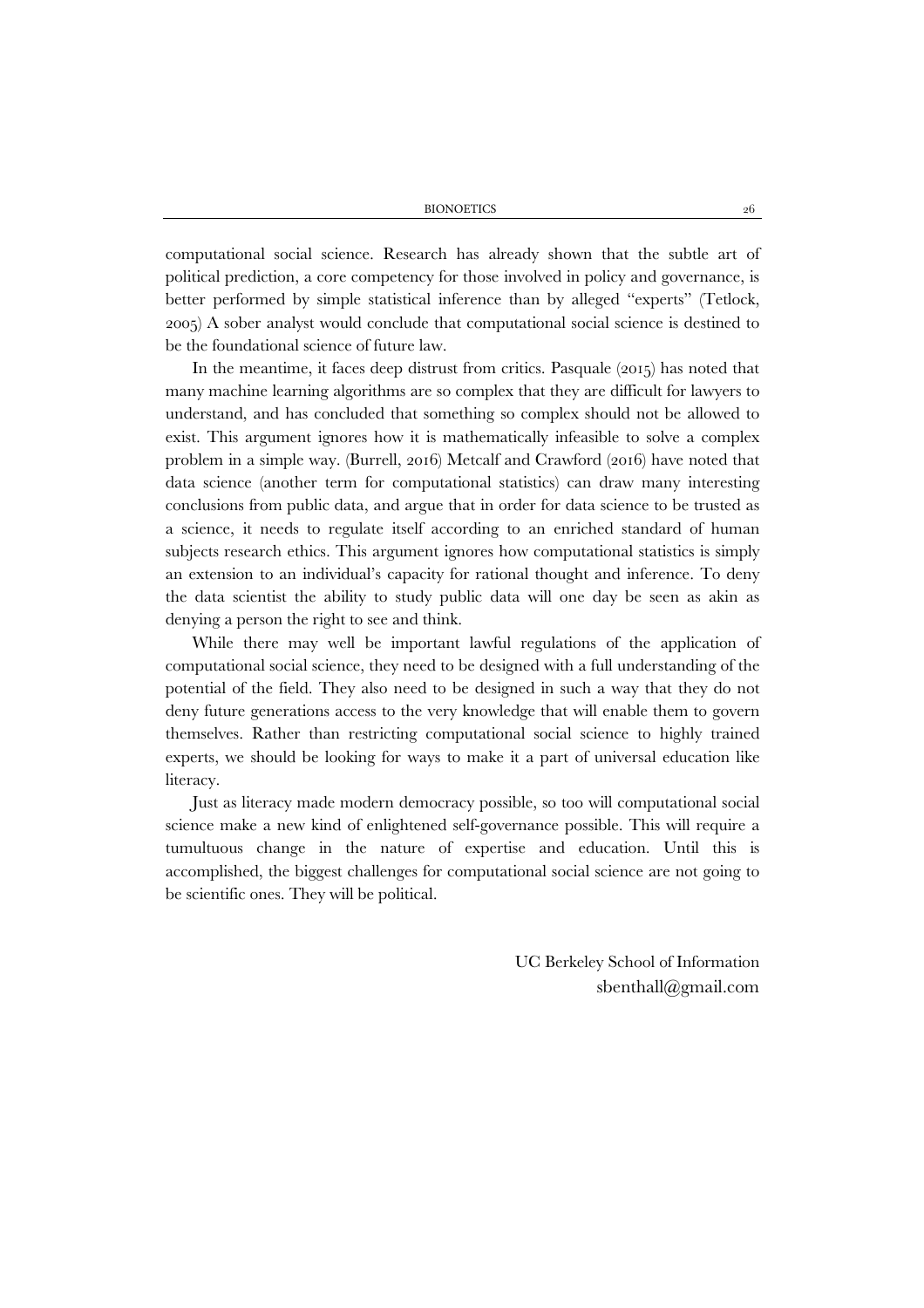## **REFERENCES**

- John Anderson. 1991. Is human cognition adaptive? Behavioral and Brain Sciences 14:  $471 - 517$ .
- Anderson, Elizabeth, "Feminist Epistemology and Philosophy of Science", The Stanford Encyclopedia of Philosophy (Fall 2015 Edition), Edward N. Zalta (ed.), URL = <http://plato.stanford.edu/archives/fall2015/entries/feminismepistemology/>.
- Badiou, A., 2008. Conditions,trans. Steven Corcoran. New York: Continuum.
- Bamman, D. (2016), "Interpretability in Human-Centered Data Science," CSCW Workshop on Human-Centered Data Science
- Beniger, J. (2009). The control revolution: Technological and economic origins of the information society. Harvard University Press.
- Benthall, Sebastian. (2016) The Human is the Data Science. Workshop on Developing a Research Agenda for Human-Centered Data Science. Computer Supported Cooperative Work 2016
- Bourdieu, P.. 2004. Science of Science and Reflexivity. Translated by Richard Nice. The University of Chicago Press.
- boyd, d. (2016). Why Social Science Risks Irrelevance. The Chronicle of Higher Education. Retrieved July 27, 2016, from http://chronicle.com/article/Why-Social-Science-Risks/237192
- boyd d and Crawford K (2012) Critical questions for big data. Information, Communication & Society 15(5): 662–679.
- Brown, J.S., Collins, A. and Duguid, P., 1989. Situated cognition and the culture of learning. Educational researcher,  $18(1)$ , pp. 32-42.
- Burrell, J. (2016). How the machine 'thinks': Understanding opacity in machine learning algorithms. Big Data & Society, 3(1), 2053951715622512.
- Carson, C., 2010. Science as instrumental reason: Heidegger, Habermas, Heisenberg. Continental Philosophy Review, 42(4), pp.483-509.
- Chater, N., Oaksford, M. (1999) Ten years of the rational analysis of cognition. Trends in cognitive sciences  $3(2)$ : 57–65. 10.1016/s1364- 6613(98)01273-x.
- Chater, N., Vitanyi. P. (2003) Simplicity: a unifying principle in cognitive science? Trends in Cognitive Sciences, Volume 7, Issue 1, January 2003, Pages 19-22, ISSN 1364-6613, http://dx.doi.org/10.1016/S1364-6613(02)00005- 0.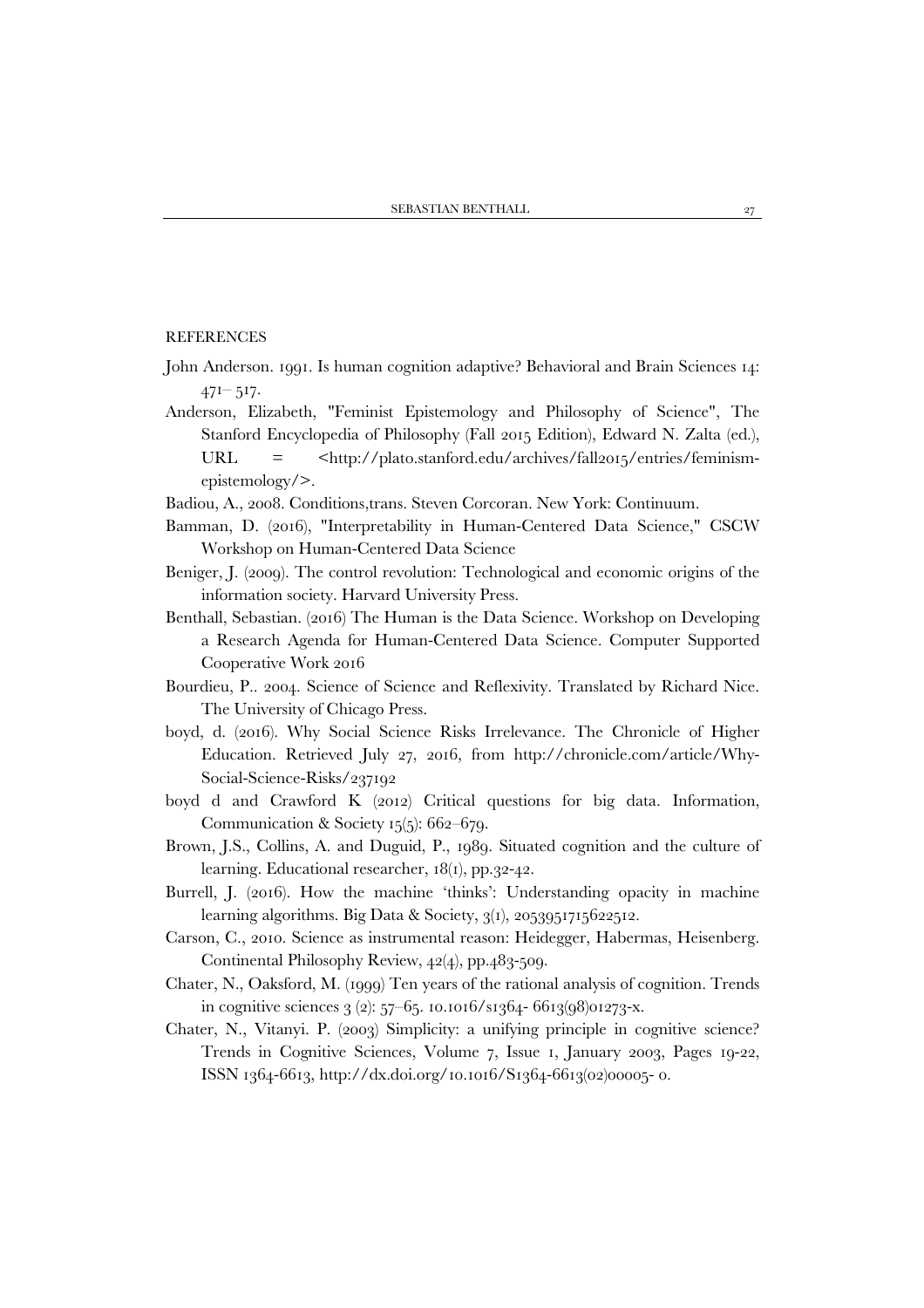- Counts, S., De Choudhury, M., Diesner, J., Gilbert, E., Gonzalez, M., Keegan, B., Naaman, M. and Wallach, H., 2014, February. Computational social science: CSCW in the social media era. In Proceedings of the companion publication of the 17th ACM conference on Computer supported cooperative work & social computing (pp. 105-108). ACM.
- Dwork, C., Hardt, M., Pitassi, T., Reingold, O. and Zemel, R. (2012) Fairness through awareness. In Proceedings of the 3rd Innovations in Theoretical Computer Science Conference (ITCS '12). ACM, New York, NY, USA, 214-226. http://dx.doi.org/10.1145/2090236.2090255
- Fisher, Ronald A. 1971/1935. The Design of Experiments (9th ed.). Macmillan.
- Gleick, J. 2011. The Information. Pantheon Books. New York.
- Griffiths, T., Kemp, C., and Tenenbaum, J. (2008) Bayesian models of cognition. In Ron Sun (ed.), Cambridge Handbook of Computational Cognitive Modeling. Cambridge University Press.
- Haraway, D., 1988. Situated knowledges: The science question in feminism and the privilege of partial perspective. Feminist studies, 14(3), pp.575-599.
- Healy, K., 2015. Fuck nuance. In meetings of the American Sociological Association.
- Heidegger, M., 1954. The question concerning technology. Technology and values: Essential readings, pp.99-113.
- Hollan, J., Hutchins, E. and Kirsh, D., 2000. Distributed cognition: toward a new foundation for human-computer interaction research. ACM Transactions on Computer-Human Interaction (TOCHI), 7(2), pp.174-196.
- Horkheimer, M., 1947/1974. Eclipse of Reason. 1947. New York: Continuum.
- Irvine, A. 2003. "Philosophy of logic", in Shanker, S. (ed.), Philosophy of science, logic and mathematics in the twentieth century (Vol. 9). Psychology Press.
- Kant, I., 1781/2007. Critique of Pure Reason, translated, edited, and with an Introduction by M. Weigelt, based on the translation by M. Müller.
- Kim, J., 2011. Philosophy of mind. ReadHowYouWant. Com.
- Kim, M. and Leskovec, J., 2012. Multiplicative attribute graph model of real-world networks. Internet Mathematics, 8(1-2), pp.113-160.
- King, G., 2014. Restructuring the Social Sciences: Reflections from Harvard's Institute for Quantitative Social Science. PS: Political Science & Politics,47(01), pp.165-172.
- Lakatos, I., 1976. Proofs and refutations: The logic of mathematical discovery (edited by J. Worrall & E. Zahar).
- Latour, B., 2004. Why has critique run out of steam? From matters of fact to matters of concern. Critical inquiry, 30(2), pp.225-248.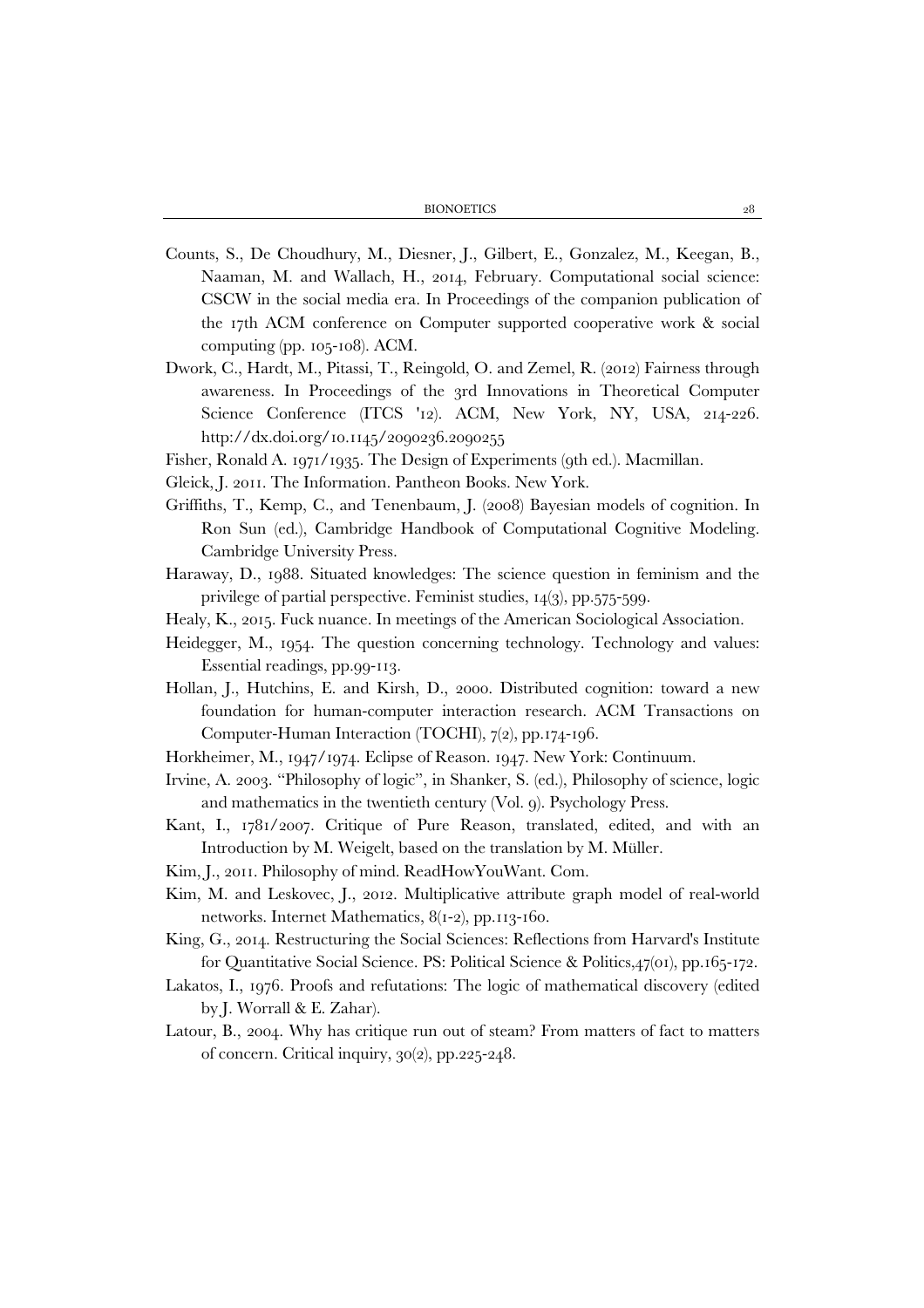- Latour, B. (2009) 'Tarde's idea of quantification', in The Social after Gabriel Tarde: Debates and Assessments, ed. M. Candea, Routledge, London, pp. 145–162
- Lazer, D., Pentland, A.S., Adamic, L., Aral, S., Barabasi, A.L., Brewer, D., Christakis, N., Contractor, N., Fowler, J., Gutmann, M. and Jebara, T., 2009. Life in the network: the coming age of computational social science. Science (New York, NY), 323(5915), p.721.
- Lessig, L. (2009) Code: And other laws of cyberspace. ReadHowYouWant.com
- Li, M. and Vitanyi, P. 2008. An introduction to Kolmogorov Complexity and its Applications (3rd Edition). Springer.
- Lyotard, J.F., 1984. The postmodern condition: A report on knowledge (Vol. 10). U of Minnesota Press.
- Marr, D. 1982. Vision. San Francisco, CA: W. H. Freeman.
- Mason, W., Vaughan, J.W. and Wallach, H., 2014. Computational social science and social computing. Machine Learning, 95(3), p.257.
- McPherson, M., 2004. A Blau space primer: prolegomenon to an ecology of affiliation. Industrial and Corporate Change, 13(1), pp.263-280.M.
- McPherson (1983) An ecology of affiliation. American Sociological Review, 48(4):519– 532.
- McPherson, M. J. and J. R. Ranger-Moore. (1991) Evolution on a dancing landscape: Organizations and networks in dynamic blau space. Social Forces, 70(1):19–42.
- Metcalf, J., & Crawford, K. (2016). Where are Human Subjects in Big Data Research? The Emerging Ethics Divide. The Emerging Ethics Divide (May 14, 2016). Big Data and Society, Spring.
- Pasquale, F. (2015). The black box society: The secret algorithms that control money and information. Harvard University Press.
- Peirce, C.S., 1877. The fixation of belief.
- Peirce, C.S., 1878. How to make our ideas clear.
- Putnam, H., 1967. Psychological predicates. Art, mind, and religion, 1, pp.37-48.
- Russell, S. J., Norvig, P., Canny, J. F., Malik, J. M., & Edwards, D. D. (2003).Artificial intelligence: a modern approach (Vol. 2). Upper Saddle River: Prentice hall.
- Sipser, M. 1996. Introduction to the Theory of Computation. Course Technology.
- Shackel, Nicholas (2005). The Vacuity of Postmodernist Methodology. Metaphilosophy 36 (3):295-320.
- Slezak, P., 1989. Scientific discovery by computer as empirical refutation of the strong programme. Social Studies of Science, 19(4), pp.563-600.
- Tenenbaum, J., Kemp, C., Griffiths, T., and Goodman, N. (2011) How to Grow a Mind: Statistics, Structure, and Abstraction. Science 331 (6022), 1279-1285